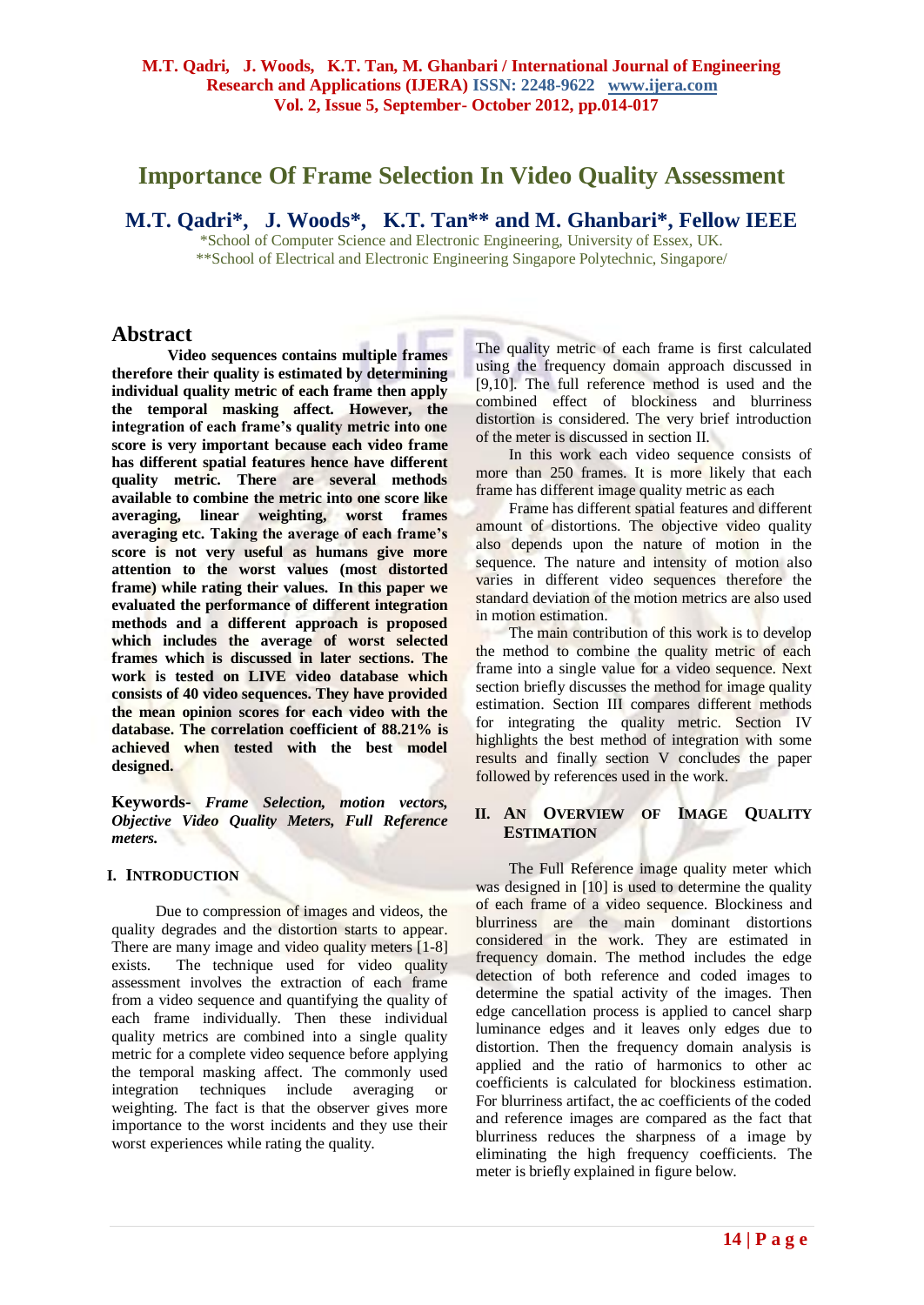# **M.T. Qadri, J. Woods, K.T. Tan, M. Ghanbari / International Journal of Engineering Research and Applications (IJERA) ISSN: 2248-9622 www.ijera.com Vol. 2, Issue 5, September- October 2012, pp.014-017**



Fig 1. Overview of full reference distortion meter.

The above full reference quality meter is used to determine the image quality of each frame of a video sequence. The next section discusses different methods of integrating quality metric.

## **III. METHODS TO INTERGADE IMAGE QUALITY METRIC**

Each video sequence has many frames which need to be processed individually for quality estimation of each frame. The quality metric for each frame is then integrated in the end for single quality metric for that video sequence. The integration of quality metric of each frame into a single value is very important and can be done by many ways. This section discusses different approaches which can be used for integration.

It is more likely that most of the frames in any video sequence has different spatial features and therefore has different distortion levels which results in different quality metric for each frame. Few different methods to integrate these scores are explored in this work which are discussed below.

## **A. Averaging**

It is the easiest method to integrate the image quality metrics by simply taking the average of all individual frame values as described in equation below.

$$
IQM_{Av} = \frac{1}{N} \sum_{n=0}^{N=N-1} IQM_{each frame}
$$

Where, 'N' is the total number of frames in each video, 'n' is the individual frame number and  $IQM_{each frame}$  is the individual image quality score of each frame. Due to the fact that every frame might have different distortion levels, therefore their simple average might not be so useful. It is fact that viewers give more importance to the worst incidents or sometimes they rate the quality by watching recent scenes because the video may consists of many frames. Therefore simple averaging technique may not be efficient for longer video sequences. The method is tested on LIVE database [11] for video sequence which consists of 40 different video sequences with 250 to 500 frames in each video. They have provided the Mean Opinion Scores (MOS) of each video sequence. The correlation coefficient of 67% is obtained with using averaging method.

## **B. Linear Weighting**

Normally video sequences have many frames (250-500 in our case), it is observed that the users give more importance to the frames they watched recently while marking their observations which is called recency effect. Considering this human behavior, the objective scores are weighted using a linear function. We gave more importance to the recent frames as compared with the ones appeared earlier. The linear weighting function is described as below.

$$
IQM_{Lin. Weighted} = \frac{1}{K1} \sum_{n=0}^{n=N-1} W_n(n).IQM_{each frame} \_B
$$

Where  $(n) = \frac{(1-x)}{(N-1)}$  $\frac{(1-x)}{(N-1)}n + x$ , is the weighting function, which is controlled by the parameter 'x'. The recency effect decreases by increasing the value of 'x'. The value ' $K1$ ' is the scaling factor to keep the weighting factor under 1.0, its value is equal to  $k_1 = \frac{(N-1)(x+1)}{2}$  $\frac{2(1+1)}{2}$ . The method is tested on LIVE video database [11] and the correlation coefficient of 70.58% is obtained.

## **C. Minkowski Summation**

The linear weighting depends upon the temporal location of the frame in video sequence therefore it may not be strong enough to manipulate the recency effect. Form experiments, it is observed that location of frame is not much important as compared with the peak intensity of the distortion. The observers are more influenced by few strong stimuli during the rating of their subjective scores. For this purpose Minkowski summation is used which enhances the significance of outstanding events. The degree of enhancement is controlled by the parameter  $x'$ . For larger value of  $x'$ , the strong stimuli become more dominant in the final score. The equation for Minkowski summation is given below.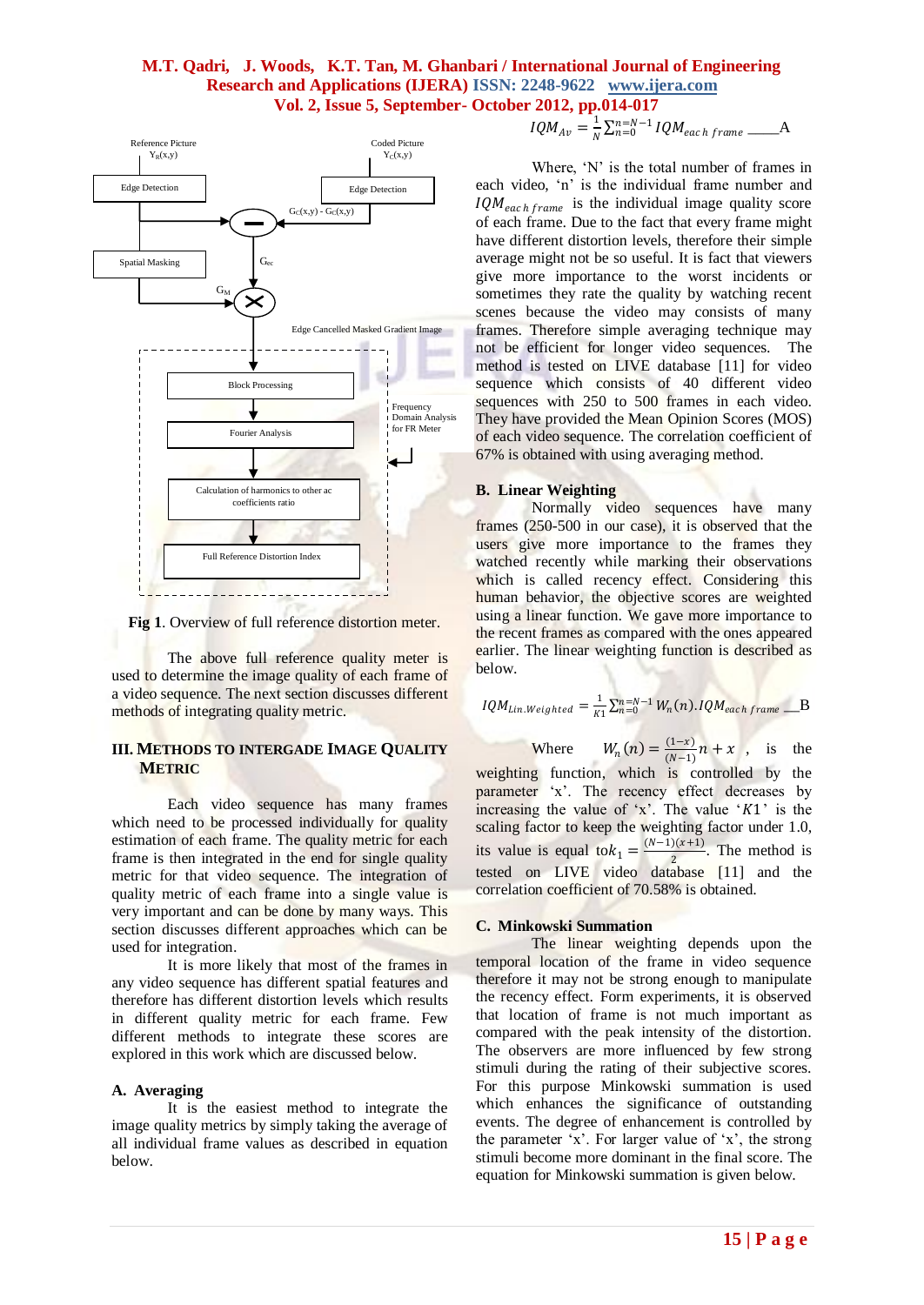## **M.T. Qadri, J. Woods, K.T. Tan, M. Ghanbari / International Journal of Engineering Research and Applications (IJERA) ISSN: 2248-9622 www.ijera.com Vol. 2, Issue 5, September- October 2012, pp.014-017**

*IQM<sub>Mink. sum</sub>* = 
$$
\left\{ \frac{1}{N} \sum_{n=0}^{N-1} (IQM_{each frame})^x \right\}^{1/x}
$$
 \_C

The correlation coefficient of 73.68% is achieved after testing the model on LIVE video database.

#### **D. Worst Samples Averaging**

This is another method to enhance the significant events by only considering the worst values of the objective scores within the video sequence. All objective scores of each frame are arranged in descending order (by considering the distortion level) and the average of first 'x' frames is taken as the quality metric. This is explained is equation below.

$$
IQM_{worst} = \frac{1}{r} \sum_{n=0}^{n=N-1} IQM_{sorted} \qquad D
$$

Where,  $IQM_{sorted}$  are the sorted objective scores of each frame. They are arranged in descending order and its first value will be the worst quality frame of the sequence. The correlation coefficient of 84.98% is achieved using the worst sample averaging.

#### **E. Worst Samples Averaging with Standard Deviation**

The quality metrics also depend upon the contents of the video sequence. Some video sequences have very large motion vectors with less standard deviation like camera moving across trees or in other detailed areas. On other side, if a sequence has moving background with static objects in foreground like train travelling in a field, then there will be less variations in motion vectors as compared with their standard deviation. Therefore, the uniformity of motion in video sequence is also very important for quality estimation. The figures below discuss the motion estimation of two different types



trees.

It can be seen from figure 2 that the sequence has large variations in motion vectors of each frame but has very little variations in standard deviation because the video sequence contains the movement of camera across trees. On other side, if the sequence has moving background like train passing through the field, then there will be more variations in the standard deviation of its motion vectors as shown in figure below.



**Fig 3.** Sequence 2, train travelling across field

The above two figures conclude that the average of worst values of motion vectors and the standard deviation of all motion vectors in each frame both are very useful in estimation the video quality accurately. The ratio of mean motion vectors to the standard deviation is used in this research to determine the video quality metrics. The parameter is tested on LIVE video database [11] and the correlation coefficient of 88.21% is found.

The table below summarizes the results obtained so far using above techniques.

**Table1** Results of different integrating functions.

Where,  $Q_i$  is the integrated score of each sequence and  $q_n$  is the quality score of each frame. The parameters  $W_n$ ,  $x$  and *Std* are explained in above sections.

| <b>Integrating</b>   | <b>Integrated Scores</b>                                    | <b>Correlation</b> |
|----------------------|-------------------------------------------------------------|--------------------|
| <b>Function</b>      |                                                             | Coefficient        |
|                      |                                                             |                    |
| Averaging            | $Q_i = \frac{1}{N} \sum_{n=0}^{N-N-1} q_n$                  | 67%                |
| Linear               | $Q_i =$                                                     | 70.58%             |
| Weighting            | $\frac{1}{K1}\sum_{n=0}^{n=N-1}W_n(n).q_n$                  |                    |
| Minkowski            | $Q_i =$                                                     | 73.68%             |
| Summation            | $\left\{\frac{1}{N}\sum_{n=0}^{N-N-1}(q_n)^x\right\}^{1/x}$ |                    |
| <b>Worst Samples</b> | $Q_{i*} = \frac{1}{r} \sum_{n=0}^{n=N-1} q_n$ ,             | 84.98%             |
| Averaging            | sort in descending                                          |                    |
|                      | order first.                                                |                    |
| <b>Worst Samples</b> | $Q_i = Q_{i*}$ ./Std <sub>frame</sub>                       | 88.21%             |
| with Standard        |                                                             |                    |
| Deviation            |                                                             |                    |

The below section discusses how to select window size for worst motion vectors frames.

#### **IV. WINDOW SELECTION OF WORST QUALITY FRAMES**

While rating the quality of video sequences, the users give more importance to the worst quality